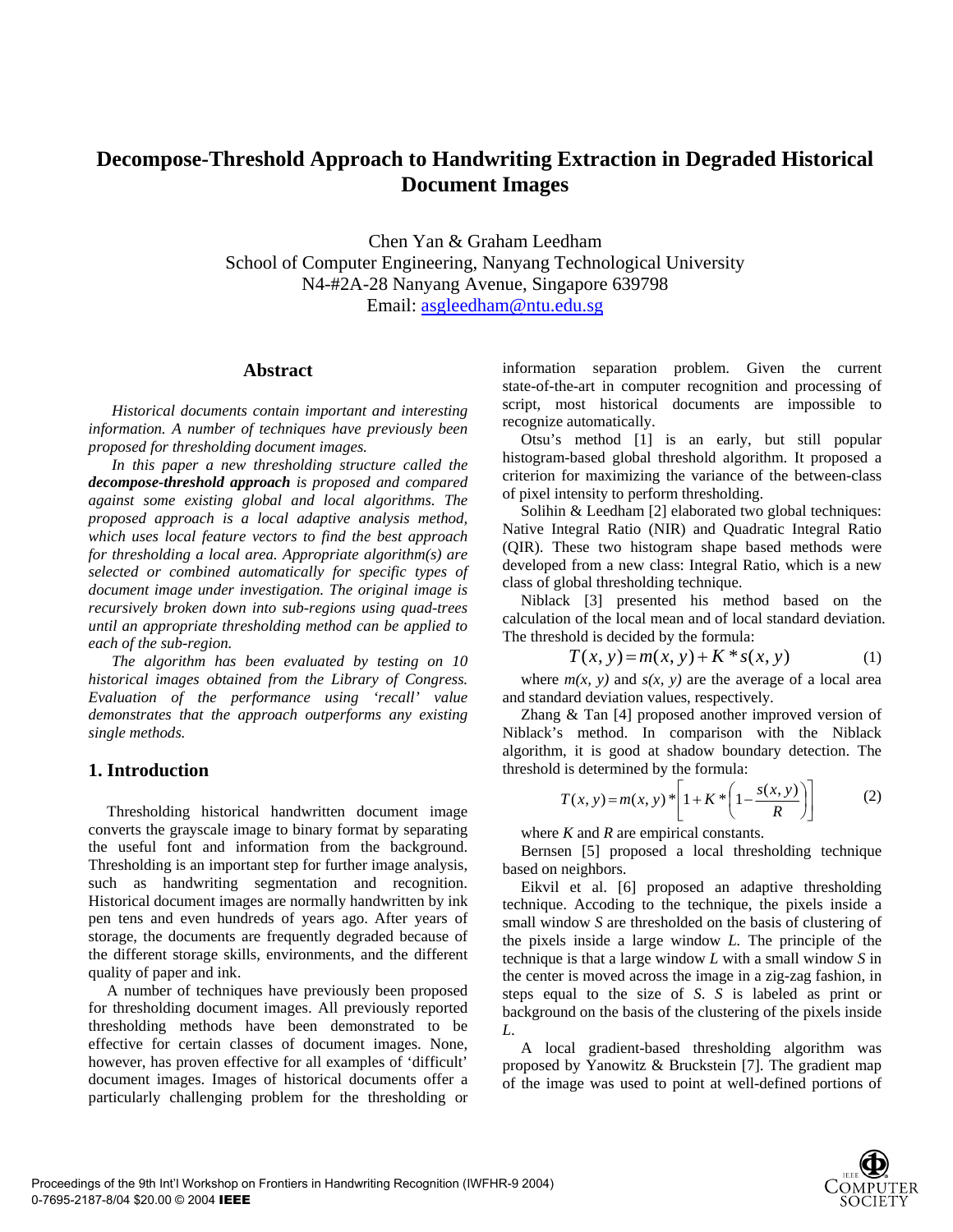object boundaries. In Trier & Taxt (1995) [8], Yanowitz & Bruckstein's algorithm was found to be the best among eleven thresholding techniques they illustrated.

These global and local adaptive techniques have met with varying degrees of success. Whilst each has been shown effective on a particular type or class of document, none is able to produce consistently good results on the wide range of documents images that exist in the world, or on the wide range of image qualities encountered in images of historical documents.

Most existing techniques apply the same process over the whole scanned image. The result is that it is effective in some parts of the image but is less effective in others. In this paper, a new method, which selects and applies the most effective threshold method to different local regions, is proposed. The outline of the new method is:

- 1. Decompose image
- 2. Extract features from each local region
- 3. Local region classification
- 4. Repeat 1, 2 and 3 until all regions are classified
- 5. Threshold methods are applied to each region

The new proposed idea analyzes the feature information of the local regions with different sizes, and so accordingly applies different effective threshold methods to obtain the best result.

### **2. Proposed Decompose-Threshold Approach**

#### **2.1 Image Decomposition**

The input image is first decomposed into four equal size sub-images if the contrast of the decomposed input image C  $\ge$  Threshold, T (T is currently empirically set at a greyscale value of 180), and then the sub-image is further decomposed. It can be done in 5 steps:

1. Set the input image as sub-image.

2. Calculate the mean value of the 15-neighbours of the pixels that lie at (2\*M, 2\*N) coordinate of sub-image.

Where 
$$
\begin{cases} M=1,2,...,\frac{1}{2}(row number of sub-image) \\ N=1,2,...,\frac{1}{2}(column number of sub-image) \end{cases}
$$

3. Find the maximum mean value *Maximean* and minimum mean value *Minimean* in point 1.

4. C = *Maximean* – *Minimean.*

If  $C \geq T$ , the sub-image is decomposed into four smaller equal-sized sub-images. Practically,  $T = 180$  was the best choice for historical document images.

Repeat steps 2 to 4 until  $C < T$ , or when the sub-image reaches  $64 * 64$ . A sub-image, which is smaller than  $64 * 64$ , has insufficient information for further feature extraction.

#### **2.2. Feature Extraction**

The next step is to use feature vectors to extract useful information from the decomposed sub-images.

Many feature vectors have previously been used in document image binarization. Most of them were applied to printed and clear (white) background document image, which are not suitable for handling handwritten and messy background document images. New proposed Word Direction GLCM (WD-GLCM) based feature vectors are favorable for detecting information from historical document images.

A Gray Level Co-occurrence Matrix (GLCM) [9] contains information about the positions of pixels having similar gray level values. A co-occurrence matrix is a two-dimensional array, **G**, in which both the rows and the columns represent a set of possible image values.

A GLCM **Gd**[i,j] is defined by first specifying a displacement vector **d**=(dx,dy) and counting all pairs of pixels separated by **d** having gray levels i and j.

The GLCM is defined by

$$
G_d[i,j] = n_{ij} \tag{3}
$$

Where  $n_{ii}$  is the number of occurrences of the pixel values (i,j) lying at distance **d** in the image.

The co-occurrence matrix **Pd** has n\*n dimensions, where n is the number of gray levels in the image.

Lam [9] described the gray-level gradient co-occurrence matrix (GLGCM). In GLGCM,  $n_{ii}$  is the number of occurrences of the pixel values (i,j) lying at distance **d** in the four directions:  $0^\circ$ ,  $45^\circ$ ,  $90^\circ$  and  $135^\circ$ .

For the handwritten document image shown in Figure 1, there are three main slant directions in handwritten words: left top to right bottom, top to bottom, and right top to left bottom. In a counter-clockwise direction, they are at 45 (or 225) degrees, 0 (or 180) degrees, and 135 (or 315) degrees.

Figure 2 shows the 8 directions of word slant in a counter-clockwise. The corresponding matrices of word directions slant can be defined as in Figure 4.

The mean direction of the input handwritten document image is determined by G0~ G7 in Figure 4.

The proposed WD-GLCM can be determined after the stroke direction is calculated as follows:

 $WDGLCM =$ occurrences of pixel $(i, j)$ lyingat:

|              |  |                          | $[(i, j-d)  (i, j)  (i, j+d],$ when G0; |  |
|--------------|--|--------------------------|-----------------------------------------|--|
| $\cdots$     |  |                          | $\cdots$ $\cdots$ $(i-d, j+d)$          |  |
|              |  |                          |                                         |  |
| $\ddotsc$    |  | $\dots$ $(i, j)$ $\dots$ | $\ldots$ , when G1;                     |  |
|              |  |                          |                                         |  |
| $(i+d, j-d)$ |  |                          |                                         |  |

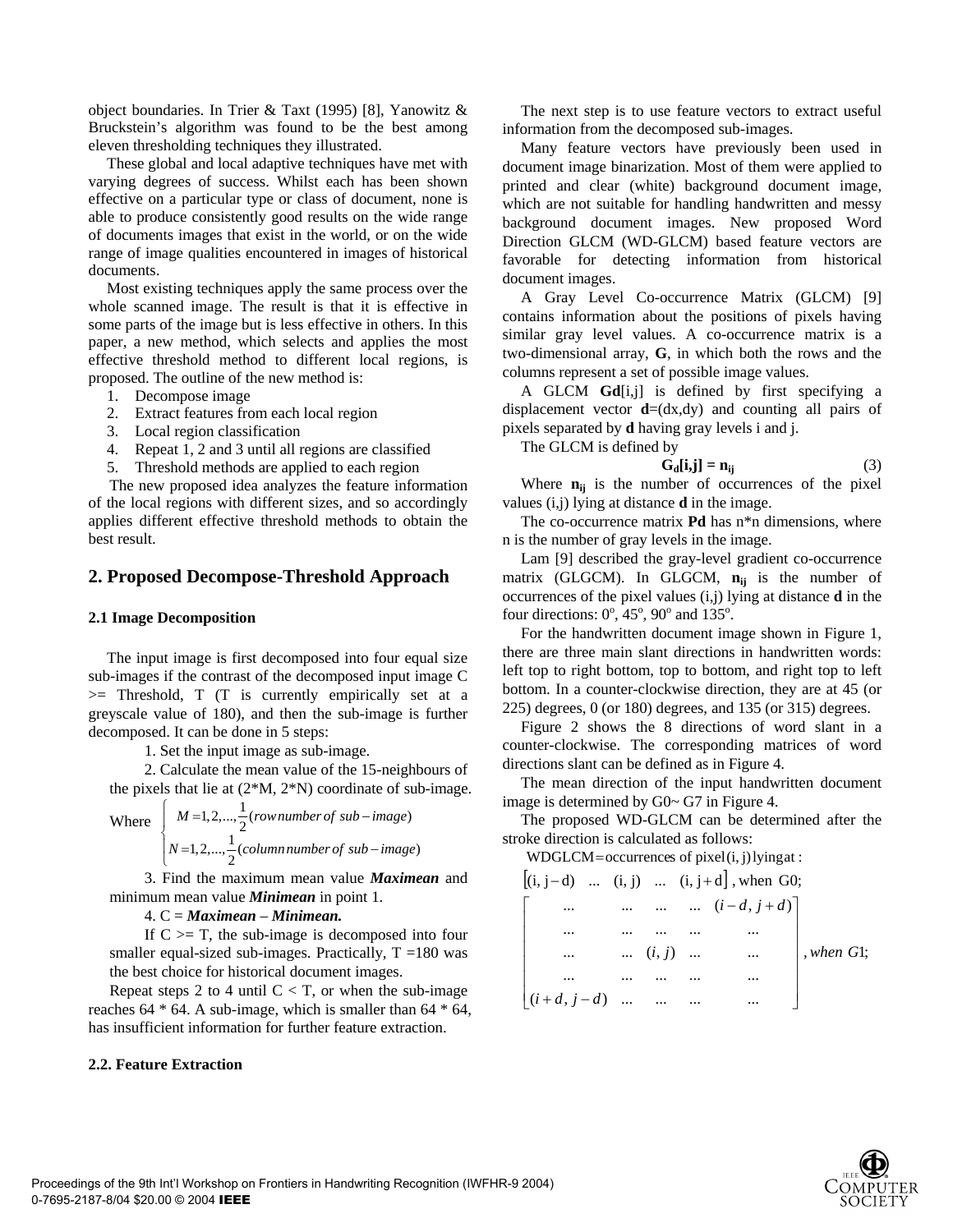$$
\begin{bmatrix}\n(i-d, j) \\
\vdots \\
(i, j) \\
(i+d, j)\n\end{bmatrix}
$$
, when G2;  
\n
$$
\begin{bmatrix}\n(i-d, j-d) & \dots & \dots & \dots & \dots \\
\vdots & \ddots & \vdots & \dots & \dots & \dots \\
\vdots & \ddots & \vdots & \dots & \dots & \dots \\
\vdots & \ddots & \vdots & \dots & \dots & \dots \\
\vdots & \vdots & \vdots & \vdots & \dots & \dots & \dots \\
\vdots & \vdots & \vdots & \vdots & \vdots & \dots & \dots \\
\vdots & \vdots & \vdots & \vdots & \vdots & \dots & \dots \\
\vdots & \vdots & \vdots & \vdots & \vdots & \dots & \dots & \dots \\
\vdots & \vdots & \vdots & \vdots & \vdots & \vdots & \dots & \dots \\
\vdots & \vdots & \vdots & \vdots & \vdots & \vdots & \dots & \dots \\
\vdots & \vdots & \vdots & \vdots & \vdots & \vdots & \dots & \dots \\
\vdots & \vdots & \vdots & \vdots & \vdots & \vdots & \dots & \dots \\
\vdots & \vdots & \vdots & \vdots & \vdots & \vdots & \dots & \dots \\
\vdots & \vdots & \vdots & \vdots & \vdots & \vdots & \dots & \dots & \dots \\
\vdots & \vdots & \vdots & \vdots & \vdots & \vdots & \vdots & \dots & \dots & \dots \\
\vdots & \vdots & \vdots & \vdots & \vdots & \vdots & \vdots & \dots & \dots & \dots \\
\vdots & \vdots & \vdots & \vdots & \vdots & \vdots & \vdots & \vdots & \dots & \dots & \dots \\
\vdots & \vdots & \vdots & \vdots & \vdots & \vdots & \vdots & \vdots & \vdots & \dots & \dots & \dots \\
\vdots & \vdots & \vdots & \vdots & \vdots & \vdots & \vdots & \vdots & \vdots & \dots & \dots & \dots \\
\vdots & \vdots & \vdots & \vdots & \vdots & \vdots & \vdots & \vdots & \dots & \dots & \dots \\
\vdots & \vdots & \vdots & \vdots & \vdots & \vdots & \vdots & \vdots & \vdots & \dots & \dots & \dots \\
\vdots & \vdots & \vdots & \vdots & \vdots & \vdots & \vdots & \vdots & \dots & \dots & \dots \\
\vd
$$

where **d** is half of the stroke width of the word in the input document image.

The co-occurrence matrix *WD-GLCM* has n\*n dimensions, where n is the number of gray levels in the image.

## • **Word Direction Based Edge Strength (DWES)**

*Edge Strength* can be defined based on the DW-GLCM vector as

$$
WDES = \sqrt{\frac{1}{K^2} \sum_{i=1}^{K} \sum_{j=1}^{K} (i-j)^2 \times WDGLCM(i, j))}
$$
  
=  $\sqrt{mean[(i-j)^2 \times WDGLCM(i, j)]}$  (4)

where *i* and *j* are the coordinates of *WDGLCM,* K is the gray level of the input image.

Direction Based Edge Strength measures the gray level gradient differences in certain direction determined by the conditions of the input image. It can provide more useful information for further analysis and works more effectively than simple ES based on GLCM.

#### • **Word Direction Based Variance**

Word direction based variance (WDVAR) measures variability of gray value differences and hence coarseness of texture. Large value of Variance indicates large local variation. Word Direction Based Variance is defined by WDGLCM as below:

$$
WDVAR^{2} = \frac{1}{K-1} \sum_{i=1}^{K} \sum_{j=1}^{K} [WDGLCM(i, j) - \mu]^{2} \quad (5)
$$

where 
$$
\mu = \frac{1}{K^2} \cdot \sum_{i=1}^{K} \sum_{j=1}^{K} WDGLCM(i, j)
$$
;

#### • **Mean-Gradient Value**

Gradient is the change of image texture along some direction in the image. From the definition, the gradient of the intensity image  $I(x, y)$  at location  $(x, y)$  defined as

$$
G(x, y) = \sum_{x=0}^{i-1} \sum_{y=0}^{j-1} \frac{\left[\nabla I(x, y) / \sqrt{x}, \nabla I(x, y) / \sqrt{x}\n\right]}{x * y}
$$
(6)

 $G_N$  is the mean-gradient value [10] of the sub-image at direction *N* given by

$$
G_N(x, y) = \sum_{x=0}^{i-1} \sum_{y=0}^{j-1} \frac{\left[ \nabla I(x, y) \left( \nabla x_N, \nabla I(x, y) \right) \right]}{x \cdot y} \tag{7}
$$

Mean-gradient is sensitive to small variance between strokes; it can be used to detect the faint strokes between heavy strokes.

#### **2.3 Sub-Region Classification**

The above three feature vectors are used to examine the local regions and classify them into three types: *background*, *heavy strokes* or *faint strokes*. Typical examples of these three types of region are shown in Figure 5.

Background does not contain any useful information. This kind of area typically has lower values of edge strength and variance. A noise-free background also has a small mean-gradient value.

Heavy stroke areas have strong edge strength, var**i**ance and mean-gradient value. This class can be sub-divided into two sub-classes: 1) Heavy strokes only; 2) Heavy strokes with faint strokes.

Faint stroke areas contain faint strokes, which are very difficult to detect from the background. This kind of area typically has a medium value of edge strength and mean-gradient but less variance.

#### **2.4 Appling The Thresholding Method**

Different threshold methods are applied for the above three classes of sub-images.

The six methods described above [1] [2] [4]  $\sim$  [7] cannot provide ideal results for degraded historical handwritten images, especially for regions in the faint strokes class. Bernsen's method, the improved Niblack's algorithm and Yanowitz & Bruckstein's method is the most outstanding of the other exist famous thresholding method described [8]. These three thresholding methods are chosen for the heavy and faint stroke classes.

### **2.4.1 Appling The Thresholding Method for Heavy Strokes Class.**

There are two sub-classes in *heavy stroke class*. One contains heavy strokes only; the other contains some faint connection strokes alongside heavy strokes.

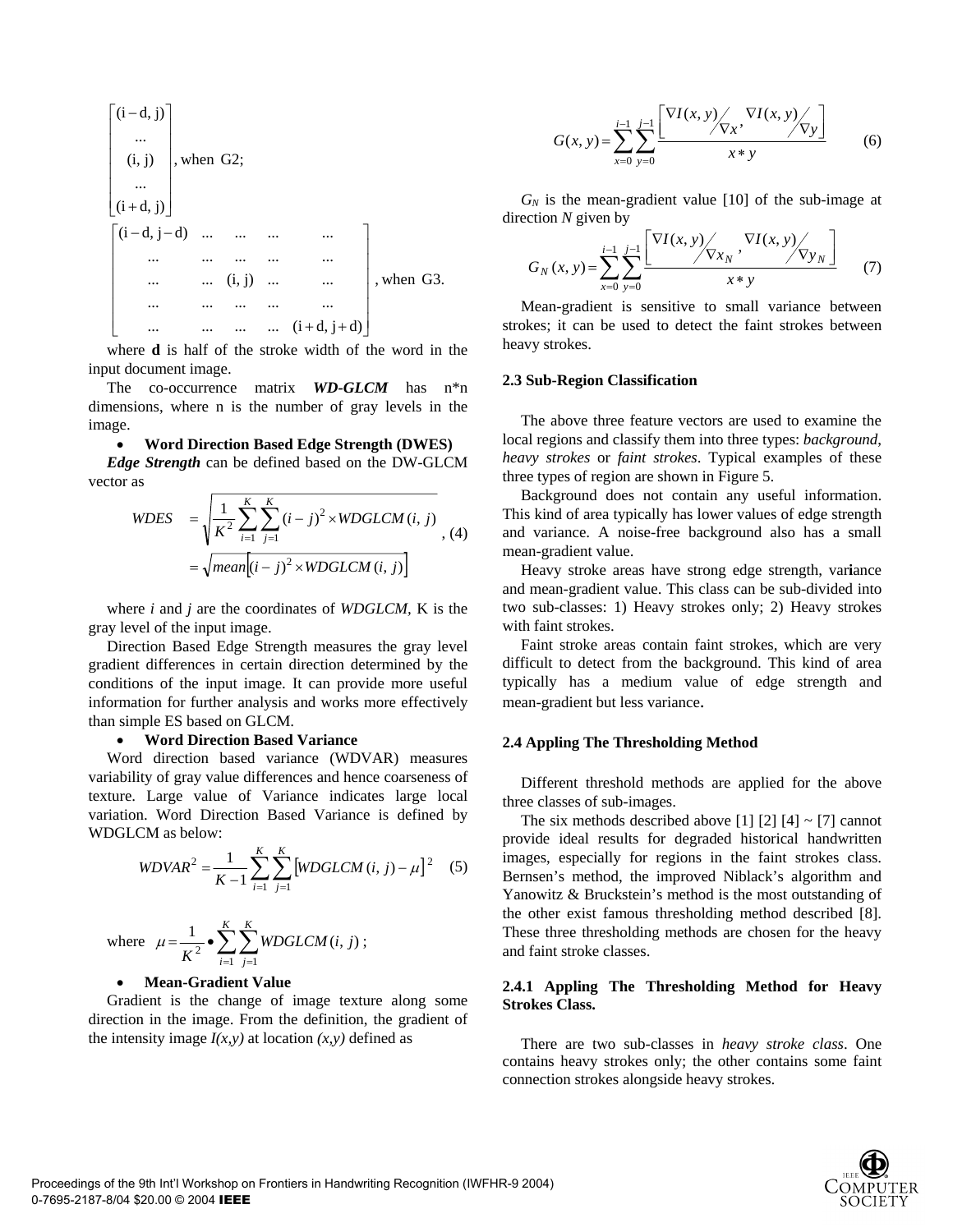Bernsen's method is applied on heavy strokes region. It works well because those regions have high contrast. The contrast threshold value for the experiment of Bernsen's method is set to 180. Practically, the range of contrast value for heavy strokes regions is  $190 \sim 220$  (for a 256-graysacle image).

The improved Niblack method is applied on heavy strokes region with some faint connection strokes. It is sensitive to edge information, and is able to clearly maintain the faint strokes, which are connected to heavy strokes.

## **2.4.2 Appling Thresholding Method for Faint Strokes Class**

The sub-image in the faint strokes class contains lower edge strength because the strokes are skating over the region. The higher mean-gradient value will be detected for regions if there is more noise, thus noise removal is required. The variance will be low because of the variation of the region is low.

Noise removal and enhancement for the *faint stroke class* are needed before threshold method is applied.

To avoid the enhancement of noise, a Wiener filter was first applied. The enhancement can be divided into two steps.

1). Use a 3\*3 window to enhance the image by finding the maximum and minimum gray value in the window using  $(8)$  and  $(9)$ :

|  | $Mini = min$ (elements in the window) | (8) |
|--|---------------------------------------|-----|
|--|---------------------------------------|-----|

 $Maxi = max$  (elements in the window) (9)

2). Compare the value of *Pixel - Mini* and *Maxi – Pixel*, where *Pixel* stands for pixel-value. If the former is larger, the *Pixel* is closer to the highest gray value than the lowest value in this window; hence the value of *Pixel* is set to the highest gray value (*Pixel = Maxi*). If the former is smaller, then the value of *Pixel* is set to the lowest gray value (*Pixel = Mini*).

Yanowitz & Bruckstein's method is applied to the faint stroke class; it works well on retaining detail information of handwriting.

# **3. Experimental Results**

The proposed method has been evaluated using 10 historical images obtained from the Library of Congress. All the 10 images were available as 256-grayscale Tiff images. The images were chosen to have varying resolutions, sizes, and contrast to ensure correct comparison of performance between the algorithms. The images were characterized by high resolution of the scanned images with varying contrast of the handwriting.

## **3.1 Stroke Direction of Image**

Stroke Direction of an input image was measured using the Direction Matrix shown in Figure 4. (There are 8 directions as shown in Figure 2) The stroke directions of the example in Figure 1 are direction 1, direction 4 and direction 3 respectively. 'Direction = 1' means the direction of word stroke is G1, which is equal to 45 degree; 'Direction  $= 4$ ' means the direction of word stroke is G4, which is equal to 180 degree; 'Direction  $= 3$ ' means the direction of word stroke is G3, which is equal to 135 degree.

It was observed in the experiments that 64\*64 pixels is the best image size to measure the stroke direction. The result is not accurate if the size of local area is too small, and there will be too many calculations if the local size is too big.

### **3.2 Local Area Classification**

Background is an area, which contain only noise with no information content. Background areas contain low edge strength and low mean-gradient value, but may have high variance value, which is produced by noise or useless information.

Faint stroke area include noise and faint handwritten strokes, but heavy strokes. Practically, this area contains stronger edge strength, variance and mean-gradient value than background.

An area that contains heavy strokes has the strongest edge strength, variance and mean-gradient value.

Some experimental results are shown in Table 1 and Figure 3.

# **3.3 Text/Background Separation Result of the Proposed Method**

The proposed method was evaluated using these six thresholding algorithms on 10 historical images selected from the Library of Congress. Some experimental results of the seven methods are shown in Figure 6.

The standard measures, *recall* [11], were used to evaluate the performance of the proposed methods. Recall is defined as:

$$
Recall = \frac{Correctly \, detected \, Words}{Total \, Words}, \qquad (10)
$$

Figure 7 shows the recall value of the seven threshold methods, and the average *Recall* values are presented in percentage of the content of each image. From the table, it is apparent that the proposed *Decompose Thresholding method* produced significantly better recall results than the other individual six methods.

Of these six methods, Bernsen's method works well on clear background and high contrast historical images, but it is a contrast-based method so sensitive to the noise in the images. ETM's method uses a manual value to determine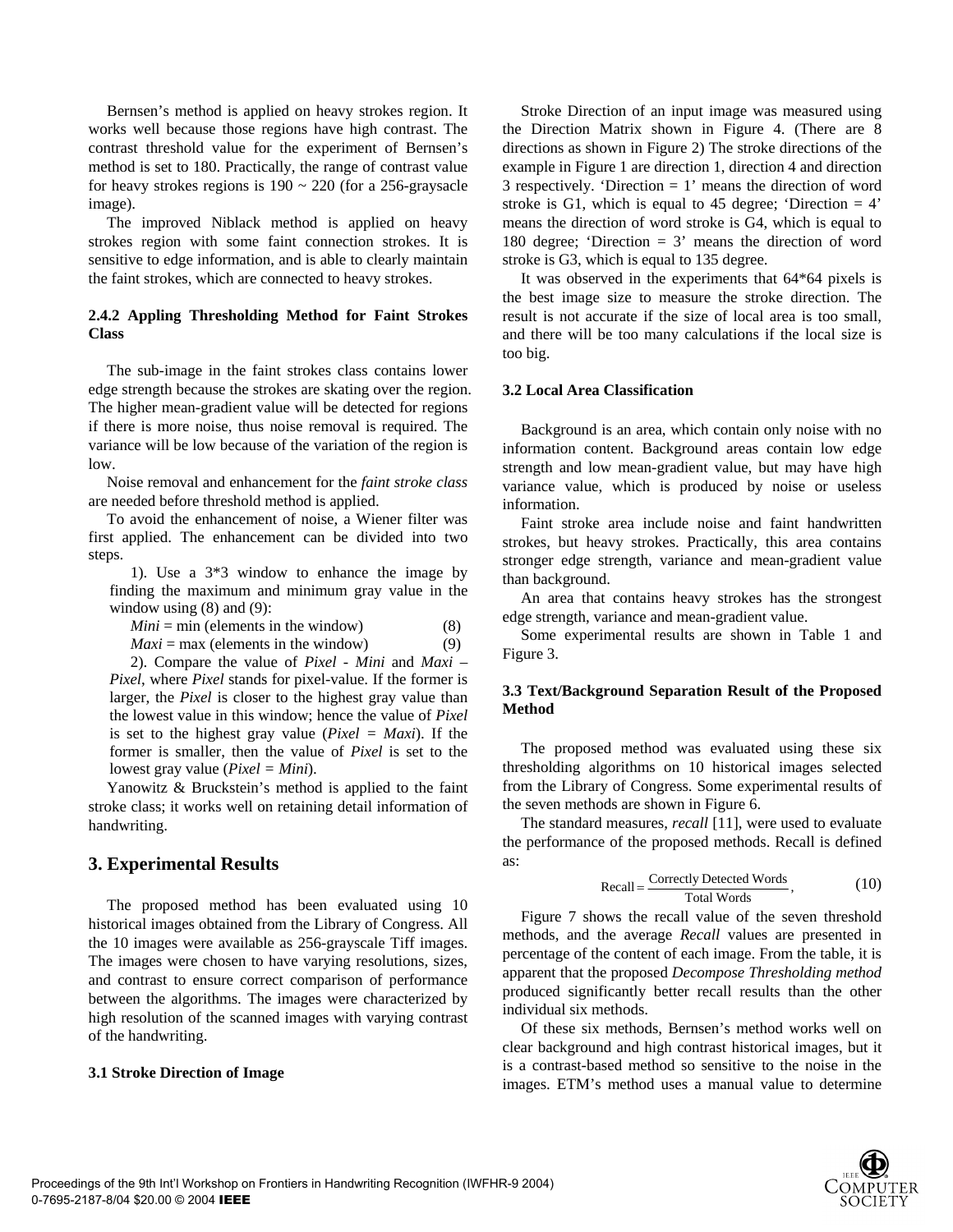the difference between two windows. It works well for both faint and heavy handwriting, but failed when there was a noisy background. Yanowitz's method can retain very detailed strokes but still retains useless noise points. The improved Niblack technique can retain detailed stroke but is sensitive to noise. QIR and Otsu's technique only works well on bimodal histogram images.

From an aesthetic and subjective point of view, the *Decompose-Threshold Approach* is better than other local threshold methods. It detects feature vectors of different sub-areas and then applies appropriate methods to avoid losing important useful information.

The decompose-threshold structure is highly effective for the images, which contain different conditions at different locations.

# **4. Conclusion**

Historical images often exhibit degraded characteristic qualities after years of storage. Satisfactory thresholding results can rarely be obtained if same process is applied to the entire image.

The decompose threshold approach is effective at resolving this problem. It uses local feature vectors for analysis and hence to find the best approach for thresholding local area. Appropriate algorithm(s) is selected or combined for specific types of document image under investigation automatically. The original image is recursively broken down into sub-regions using quad-trees until an appropriate thresholding method can be applied to each of the sub-region. The approach outperforms existing single methods by measurement of 'recall' value. The future application of this technique can contribute to other difficult document images, such as cheques and newspaper images.

# **5. References**

- [1] N. Otsu, "A threshold selection method from grey level histogram", *IEEE Trans. Syst. Man Cybern.,* Vol. 9, No. 1, 1979, pp. 62-66.
- [2] Y.Solihin, C.G.Leedham, "Integral ratio: a new class of global thresholding techniques for handwriting images", *IEEE Trans. PAMI*, Vol. 21, No. 8, 1999, pp. 761-768.
- [3] W. Niblack, *An introduction to digital image processing*, Prentice Hall, 1986.
- [4] Z. Zhang and C. L. Tan, "Restoration of images scanned from thick bound documents", *Proc. Int. conf. Image Processing*, Vol. 1, 2001, pp.1074-1077.
- [5] J. Bernsen, "Dynamic thresholding of grey level images, *Proc. Int. conf. Patt. Recognition*, 1986, pp. 1251-1255.
- [6] L. Eikvil, T. Taxt & K. Moen, "An adaptive method for binarization of grey level images", *NOBIM National Conference on Image Processing and Pattern Recognition,*  June 1991, pp 123-131,.
- [7] S.D. Yanowitz and A.M. Bruckstein, "A new method for image segmentation", *Computer Vision, Graphics and Image*

*Processing*, 1989, Vol. 46, No. 1, pp. 82-95.

- [8] O.D. Trier and T. Taxt, "Evaluation of binarization methods for document images", *IEEE Transactions on Pattern Analysis and Machine Intelligence*, Volume: 17 Issue: 3, 1995, pp. 312 – 315.
- [9] S.W. Lam, "Texture feature extraction using gray level gradient based co-occurrence matrices"*, Proc. IEEE International Conference on Systems, Man, and Cybernetics*, Vol. 1, No. 14-17, Oct. 1996, pp. 267 –271.
- [10] C.G. Leedham, Y. Chen, K. Takru, J. Tan and M. Li, "Comparison of some thresholding algorithms for text/background segmentation in difficult document images", *Proc. 7th Int. Conf. on Document Analysis and Recognition*, Scotland, Vol. 2, 2003, pp 859 -865.
- [11] M. Junker, R. Hoch, "On the evaluation of document analysis components by recall, precision, and accuracy", *Proc. 5th Int. Conf. on Document Analysis and Recognition*, India, 1999, pp. 713-716.

| Table 1. Experiment Result of Area |
|------------------------------------|
| Classification                     |

| Class<br>Name     |                  |                      | <b>Heavy Strokes</b>          |                          |
|-------------------|------------------|----------------------|-------------------------------|--------------------------|
| Feature<br>Name   | Background       | <b>Faint Strokes</b> | With some<br>faint<br>strokes | Only<br>heavy<br>strokes |
| Edge<br>Strength  | $1 = $           | $14 = S<= 40$        | $41=<$ ES                     |                          |
| Variance          | $1 = < V \le 30$ | $10 = < V \le 45$    | $45 \leq$ $=$ $V$             |                          |
| Mean-<br>Gradient | $1 = < G \le 2$  | $3 = C_1 < 10$       | $3 = < G \le 10$              | $10 \leq C$              |
|                   |                  |                      |                               |                          |

Note:  $ES \rightarrow Edge$  Strength,  $V \rightarrow Variance$ ;  $G \rightarrow$ 

Mean-Gradient.

| WEST BRO<br>(LANDSLA<br>- REFUSED R | don't think.<br>si more gratej<br>amazing hus<br>ncredible frie | faster than<br>to procure he<br>month, have<br>shas made |
|-------------------------------------|-----------------------------------------------------------------|----------------------------------------------------------|
| 45 & 225 Degree                     | 0 & 180 Degree                                                  | 135 & 315 Degree                                         |

**Figure 1. Three main word Directions** 



## **Figure 2. Eight Directions of Word**



**Feature Extraction**